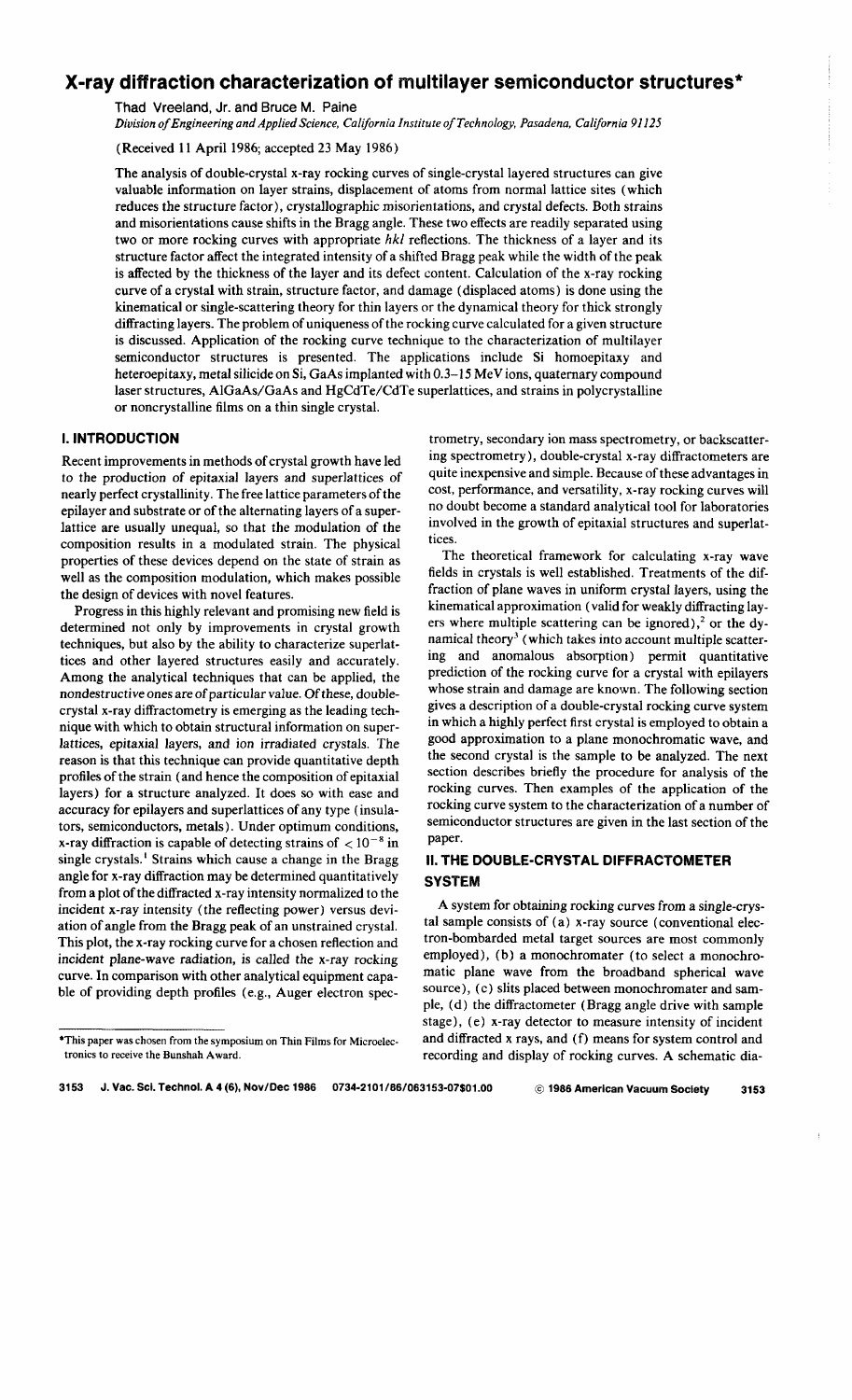

FIG. I. Schematic of a microprocessor-controlled double-crystal rocking curve system.

gram of the system designed and built at Caltech is shown in Fig. l. The x-ray source is the conventional sealed-tube type. Single-crystal surfaces of high quality (preferably dislocation-free crystals) are used in the monochromater, typically  $(100)$  or  $(111)$  surfaces of Si, Ge, or GaAs. A highly effective monochromater, which utilizes four surfaces on two channel-cut crystals, has been described by Bartels.<sup>4</sup> A single-surface monochromater is more commonly employed as shown in Fig. 1. This monochromater passes both  $K_{\alpha 1}$  and  $K_{\alpha 2}$  x-ray wavelengths, and when the Bragg angle of the sample crystal differs from that of the monochromater crystal (dispersive setting), the slits are adjusted to eliminate the weaker  $K_{\alpha 2}$ . The slits also serve to limit the area to be examined on the second crystal.

Our diffractometer resolves angular changes of  $\sim$  0.0001°; this is suitable for most applications. Step-scanning capability is desirable if an automated digital data acquisition system is to be used. A step-scan range of  $+1.5^{\circ}$  is adequate for most applications. A sample stage on the diffractometer, which permits the sample surface to be located so as to contain the axis for Bragg angle adjustment, should also permit sample translation along one or two axes in the sample surface and rotation about an axis normal to the sample surface. The x-ray detector employed in our system uses a Nal(TI) crystal with a 0.13-mm-thick Be window and a photomultiplier tube with preamplifier. Detector signals are processed in a single-channel analyzer. A rate meter is useful in manual system alignment. Diffractometer scans are programmed and stored using a Radix data acquisition system. Rocking curve data are transferred from the Radix system to a microcomputer for nonvolatile (disk) storage, plotting, and analysis.

#### Ill. **ANALYSIS OF THE ROCKING CURVE**

Single epitaxial layers are readily analyzed for strain, thickness, and crystal quality by employing an iterative process in which a calculated rocking curve is fitted to the measured curve. Layers whose reflecting power is less than about 6% are analyzed using the kinematical theory,<sup>2</sup> while more strongly diffracting layers are analyzed using the dynamical theory (see, e.g., Ref. S). Since most diffractometers used in the rocking curve technique do not give absolute angle information, relative angles from a reference Bragg peak are used. An epilayer substrate usually provides a reference Bragg peak. Strains in the layer, relative to the strains in the refer-

J. Vac. Sci. Technol. A, Vol. 4, No.6, Nov/Dec 1986

ence crystal, are determined from the angular shift in Bragg peak of the layer relative to the Bragg peak of the reference as discussed below. In general, the normal strains (as opposed to shear strains) will be measured. For the usual case of thin epilayers on relatively thick substrates, the substrate stress and strain are essentially zero. In the case of homoepitaxy, the x-ray strains (defined as strains relative to the substrate rather than to the unstressed layer) are equal to the strains in elasticity theory. When the epilayer has a different free lattice parameter from the substrate, the elasticity strains (normal strains) are related to the x-ray strains by

 $\epsilon_{\text{elasticity}} = (\epsilon_{\text{x ray}} + \epsilon_0)/(1-\epsilon_0) \approx \epsilon_{\text{x ray}} + \epsilon_0,$  (1) where  $\epsilon_0 = 1 - d_{\text{free}}/d_{\text{sub}}$ ,  $d_{\text{free}} =$  plane spacing of a stressfree layer in the direction of the strain, and  $d_{sub} =$  plane spacing of the substrate in the direction of the strain. The free lattice parameters of substitutional solid solutions of semiconductor materials follow Vegard's law (i.e., are linear with concentration of solute), so that the solute concentration in the epilayer may be calculated from the x-ray strains and lattice parameters (and the elastic constants) of the elemental or compound semiconductors.

The principal strain perpendicular to the layer surface (perpendicular strain) is determined directly from a rocking curve from diffraction planes which are nominally parallel to the layer surface (symmetric diffraction). The angular shift in the Bragg peak from the layer with respect to the Bragg peak from the reference crystal, is given by

$$
-\Delta\theta = (\Delta d / d_{sub})\tan\theta_B \pm \xi \text{ (symmetric diffraction)},
$$
\n(2)

where  $\Delta d / d_{sub} =$  the perpendicular x-ray strain,  $\theta_B =$  substrate Bragg angle, and  $\xi$  = component in the diffraction plane of the misorientation angle between the layer and the reference crystal.  $\theta$  is measured from the diffracting plane to the incident x-ray vector. The sign of  $\xi$  reverses when incident and diffracted beam directions are reversed. When  $\xi = 0$ , the  $\Delta\theta$  for a single, prominent shifted peak in the rocking curve gives the average strain in the layer. The use of two rocking curves, with the diffraction vectors reversed, permits determination of the  $\Delta d / d_{sub}$  and  $\xi$ .<sup>7</sup>

Equation  $(2)$  is modified for asymmetric rocking curves<sup>8</sup> when a layer has both perpendicular ( $\epsilon^{\perp}$ ) and parallel ( $\epsilon^{\parallel}$ ) xray strains. Parallel strains in an epilayer imply loss of coherency and misfit dislocations. Let  $\psi$  be the angle between the diffracting plane and the layer surface. The Bragg angle shift due to strain and misorientation is then

$$
-\Delta\theta = k_1 \epsilon^1 + k_2 \epsilon^{\parallel} \pm \xi,
$$
\n(3)

where  
\n
$$
k_1 = \cos^2 \psi \tan \theta_B \pm \sin \psi \cos \psi,
$$
 (4)

$$
k_2 = \sin^2 \psi \tan \theta_B \mp \sin \psi \cos \psi. \tag{5}
$$

The upper sign in the last term of Eqs.  $(3)$ – $(5)$  is used when the angle of x-ray incidence with respect to the surface is  $\theta_B - \psi$  and the lower sign is used when it is  $\theta_B + \psi$ . The first term in Eqs. (4) and (5) gives the contribution from  $\Delta d / d$ and the second term gives the contribution from strain-induced rotation of the Bragg planes. Equation ( 3) reduces to Eq. (2) for the symmetric ( $\psi = 0$ ) case. The perpendicular strain is usually determined directly from the symmetric rocking curve (or from two symmetric rocking curves with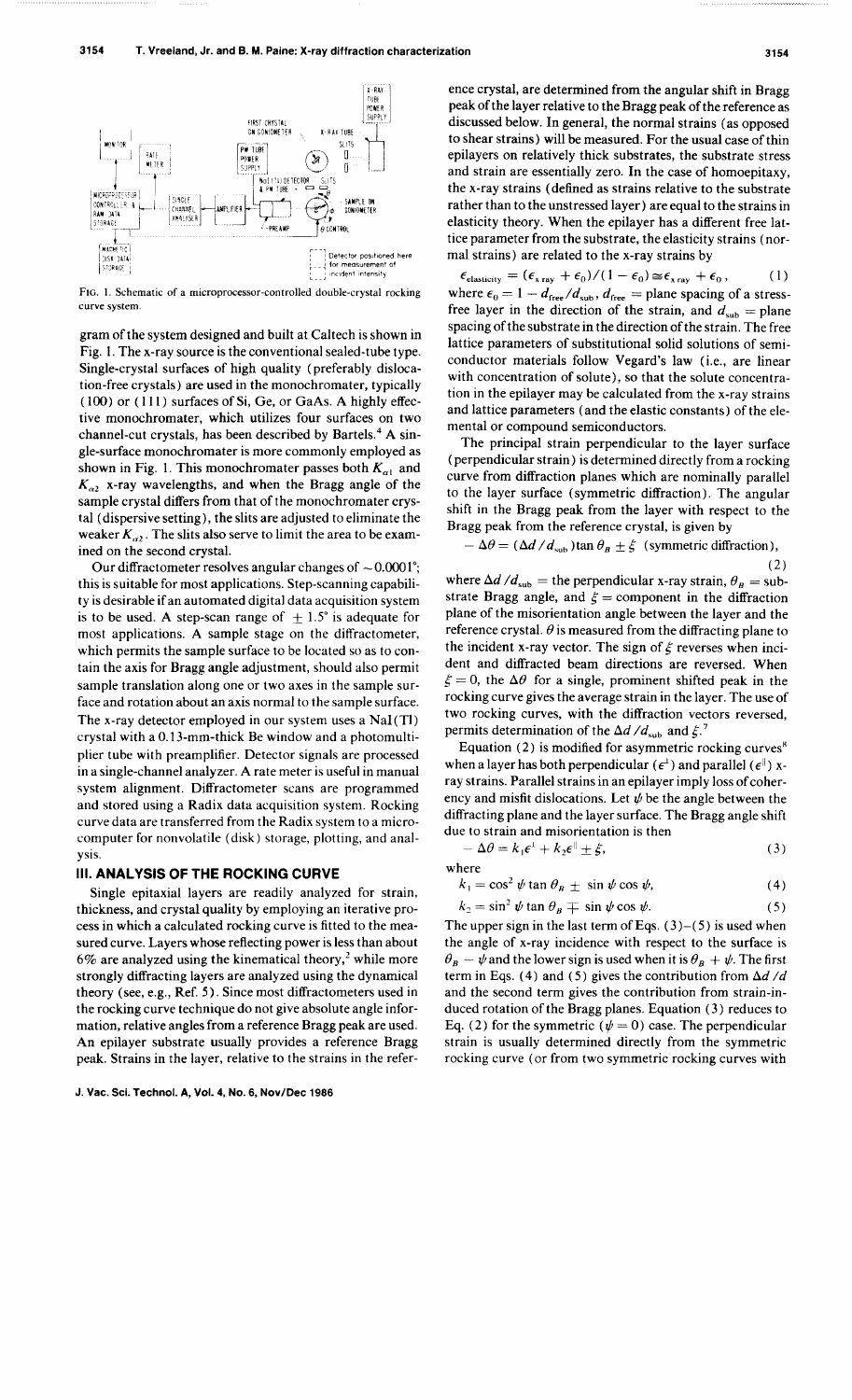diffraction vectors reversed when  $\xi \neq 0$ ). The parallel strains are then found from the peak shift in asymmetric rocking curves using Eq. ( 3).

A quantitative prediction of the rocking curve which gives peak amplitudes as well as angular shifts for weakly diffracting layers (reflecting power  $< 6\%$ ) has been given by Speriosu.<sup>2</sup> When there are strain gradients, the actual strain distribution may be approximated by a number of discrete layers each with constant strain. The diffracted intensity is calculated from the sum of wave fields from the layers ( taking account of phase and normal absorption). The layer approximation for strongly diffracting layers has been developed using dynamical theory by several authors (see e.g., Ref. 5).

Plane-wave rocking curves are calculated assuming monochromatic radiation and perfect first and second crystals. The experimental rocking curves are broadened due to imperfections in the crystals, and a small x-ray divergence and wavelength spread. For highly perfect first and second crystals, this broadening produces the equivalent of a convolution of the plane-wave rocking curve with a Gaussian having a standard deviation of  $\sim$  10 arcsec. Crystal defects in epitaxial layers cause further broadening of the rocking curve. It is possible to distinguish between rocking curve broadening due to a particle size effect (dislocation substructure) and deformation broadening due to randomly distributed dislocations. <sup>6</sup>Energetic irradiation produces point defects in crystals which remove atoms from normal lattice sites. This reduces the structure factor, and in the limit reduces the diffracted intensity to zero when the crystal is rendered amorphous. This damage may be taken into account in calculating a rocking curve.<sup>2</sup>

#### A. Uniqueness of the strain and damage profiles

The rocking curve calculated for a given number of layers each with specified structure, strains, and damage is unique. The converse, however, is not true. A given experimental rocking curve can be fit with calculated curves based on different depth profiles of strain and damage. This is due in part to the insensitivity of the calculated curve to the depth of a diffracting layer when normal absorption is small (the layers in a given profile can then be interchanged with little effect on the calculated curve). Small incident x-ray angles may be used to distinguish whether a strained layer is near the surface or not. In the majority of cases, sufficient information is available on the preparation or treatment of the sample to limit the range of strained layer thicknesses and damage which must be considered (number of epilayers and their approximate thickness, ion energy deposited in nuclear collisions, etc.). Calculation of rocking curves for strain and damage distributions which fall within this limited range generally results in only one good fit to the experimental curve, and the distribution which gives this fit may be safely assumed to approximate the actual distribution.

#### IV. APPLICATIONS

Experimental rocking curves obtained from a variety of layered semiconductor structures are reviewed in this section. In some cases only the peak shifts are analyzed to give average strains in the layers. In other cases, depth profiles of

J. Vac. Sci. Techno!. A, Vol. 4, No.6, Nov/Dec 1986



FIG. 2. (a) Symmetric (400) rocking curve for a MOCVD  $Al_xGa_{1-x}As$ epilayer on GaAs obtained using Fe  $K_{a1}$  (dashed curve) and the calculated (solid) curve using the perpendicular x-ray strain profile shown in (b).

strain (or strain and damage) are obtained by iterative fitting of calculated curves to the experimental rocking curves.

## A. Heteroepitaxial layers:  $\mathsf{Al}_x\mathsf{Ga}_{1-x}\mathsf{As}$  on GaAs and CoSi<sub>2</sub> on Si

Growth of thin layers of  $Al_x Ga_{1-x}As$  on a relatively thick GaAs substrate by metal organic chemical vapor deposition (MOCVD) produces a structure with compressive strains in the plane of the epilayer on a substrate which is essentially stress-free ( $d_{\text{free}} > d_{\text{sub}}$ ). A Poisson's strain perpendicular to the surface results, and this strain together with the change in *d* due to the alloying causes the Bragg peak from planes nominally parallel to the layer surface to be shifted from the Bragg peak of the substrate [Eq. (2)]. A symmetric rocking curve from a MOCVD sample is shown as a dashed curve in Fig. 2(a).<sup>9</sup> The solid curve in the figure was calculated (using kinematical theory) for the x-ray strain shown in Fig. 2 (b). The layer thicknesses and strains were adjusted to give good agreement between the calculated and experimental curves. A good fit cannot be obtained for a single, constant strain layer, which shows the epilayer was grown with an AI content that varied with depth. Asymmetric rocking curves show that the parallel strain is zero in the as-grown AlGaAs epilayers (i.e., there is no loss of coherency with the GaAs substrate)\_

A  $CoSi<sub>2</sub>$  epilayer on (111) Si was characterized using the rocking curve technique.<sup>10</sup> Figure 3(a) shows an experimental Fe  $K_{\alpha 1}$  symmetric (111) rocking curve and Fig. 3(b) shows the asymmetric ( 331) rocking curve. Average perpendicular and parallel x-ray strains were calculated from the  $\Delta\theta$  values in Figs. 3(a) and 3(b) (-2.08% and - 0.11 %, respectively). The rocking curves were found to readily distinguish between  $CoSi<sub>2</sub>$  layers with different crystal quality by the breadth of the layer peaks. Ion channeling studies did not resolve any difference.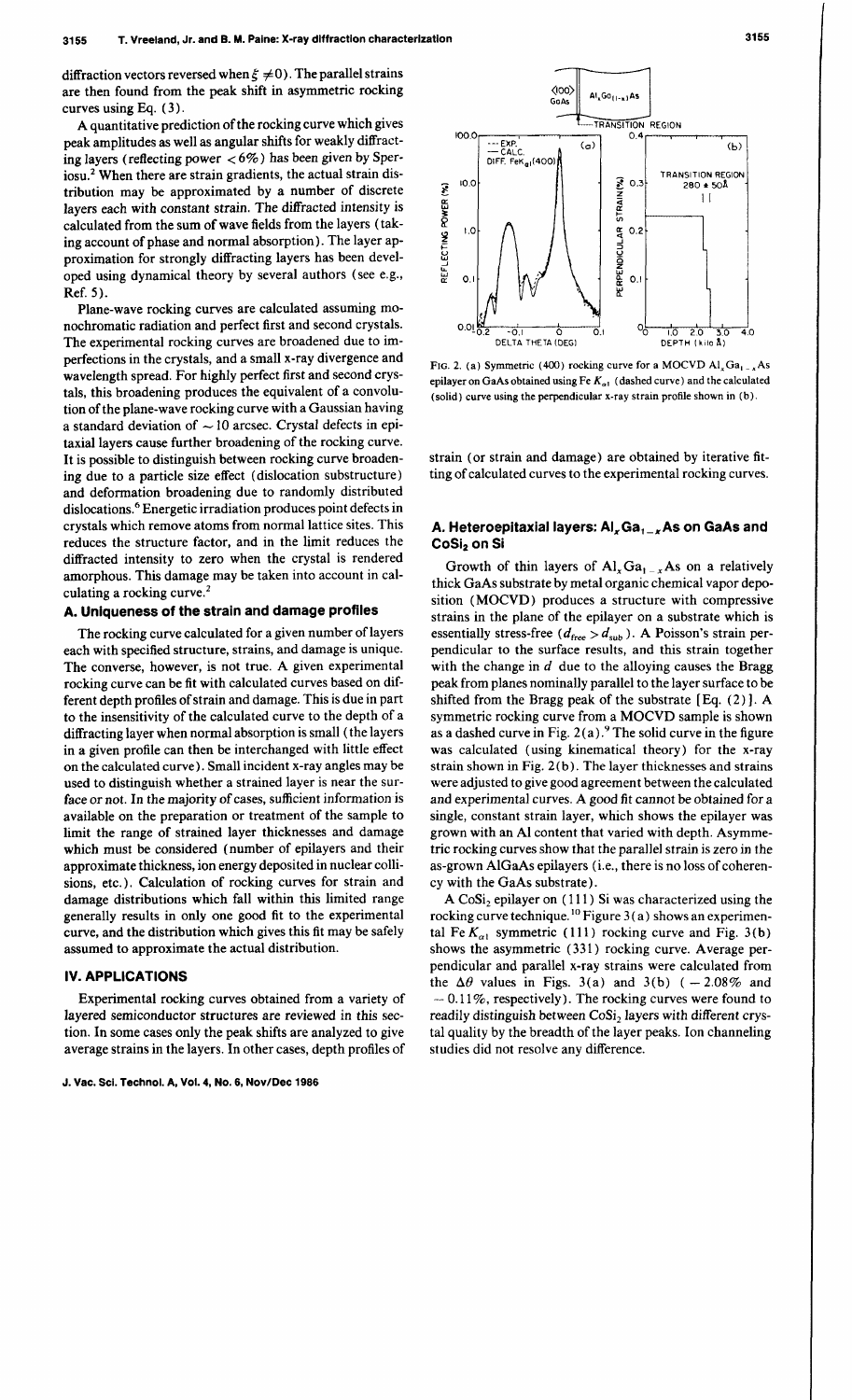

FIG. 3. (a) Symmetric Fe  $K_{a1}$  (111) rocking curve for a single layer of CoSi<sub>2</sub> on (111) Si grown by electron gun evaporation (Ref. 10). (b) Asymmetric Fe  $K_{a1}$  (331) rocking curve for the layer.

## B. Si on sapphire

Perpendicular and parallel strains were measured in a heteroepitaxial (001) Si layer grown on (1102) sapphire.<sup>1</sup> The measurement of parallel strains requires the use of asymmetric rocking curves. In this study, a stress-free Si reference crystal was fixed to the epilayer (with crystallographic alignment  $\sim$  1°). The x rays were simultaneously diffracted from the layer and the reference crystal and peak shifts using symmetric rocking curves and rocking curves from equivalent asymmetric planes were used to determine the strains. Figure 4 shows a pair of superimposed ( 004) rocking curves obtained using the technique of reversing the diffraction vectors. The reference crystal peak is at  $\Delta\theta = 0$ . One-half of the sum of the peak shifts divided by tan  $\theta_B$  gives the perpendicular strain  $(0.303\%)$  while one-half of the difference gives  $\xi$ . The strains determined using the stress-free Si crystal are elasticity strains ( $\epsilon_0 = 0$ ). Analysis of the epilayer peak broadening gives information on the defect content of the layer.



FIG. 4. Pair of superimposed symmetric (004) rocking curves from an (001) Si epilayer on ( 1102) sapphire with an (001) Si reference crystal on the layer surface, using Fe  $K_{a1}$  radiation (Ref. 11). The peaks at  $\Delta\theta=0$  are from the reference crystal. Analysis of the  $\Delta\theta$  values for the two rocking curves (taken with diffraction vectors reversed) gives the perpendicular strain in the layer and the component of misorientation angle between the layer and the reference crystal.

J. Vac. Sci. Technol. A, Vol. 4, No. 6, Nov/Dec 1986

#### C. Quaternary laser structures

Compounds of InGaAsP, grown on an InP substrate by liquid phase epitaxy (LPE), have been examined with the rocking curve technique. Laser structures with multiple layers of differing alloy composition have been found to fail prematurely when the layer strains exceed a critical value. The solute concentrations of the elements Ga, As, and P are adjusted in the active layer (the  $Q$  1 layer) to give the desired laser wavelength. Strains in a *Q* I layer which are coherent with the substrate may be larger than the critical value. Figure  $5(a)$  shows a symmetric (004) rocking curve obtained from a single 5000- $\AA$  Q 1 layer. The positive  $\Delta\theta$  of the layer peak indicates in-plane tensile stress in the *Q* I layer which would be detrimental to the performance of a laser structure. By growing several buffer layers of selected alloy content, a five-layer structure with strains below the critical value was made. The symmetric (004) rocking curve in Fig. 5(b) was obtained from the five-layer structure, and it indicates that



FIG. 5. (a) Fe  $K_{a1}$  (004) symmetric rocking curve of a 5000- $\AA$  InGaAsP layer on an InP substrate. (b) Fe  $K_{a1}$  (004) symmetric rocking curve of a five-layer laser structure with three layers of the same alloy composition as in (a). The smaller  $\Delta\theta$  for the layer peaks in (b) indicates decoupling of the layers from the substrate.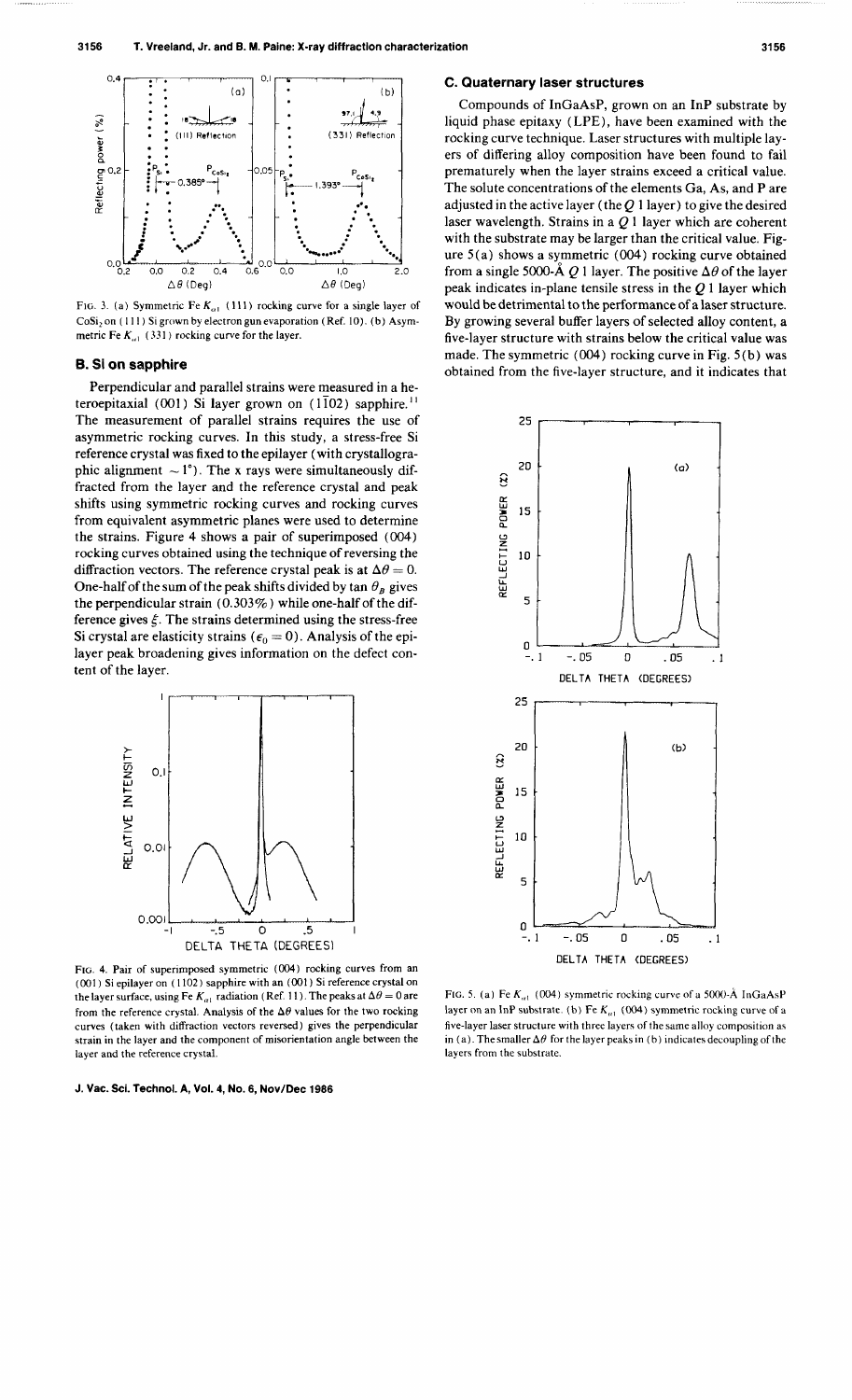the active  $Q$  1 alloy layer is sufficiently decoupled from the InP substrate (by misfit dislocations) to significantly reduce its strain over that in Fig. *5* (a).

## **D. Homoepitaxy: Si on Si**

A rocking curve study of annealed (001) epitaxial Si grown on an (001) Si wafer, which had been implanted with  $2.4 \times 10^{18}$  O<sup>+</sup> ions/cm<sup>2</sup> at 550 °C, revealed that the epilayer was essentially strain-free but contained regions misoriented from the substrate by angles up to  $\sim 0.1$ °.<sup>12</sup> A superimposed pair of symmetric (004) rocking curves from the sample (obtained by reversing the diffraction vectors) is shown in Fig. 6. The peak at  $\Delta\theta = 0$  is from the Si substrate. The sum of  $\Delta\theta$  for the two broad peaks from the epilayer is essentially zero, indicating zero perpendicular strain. The amplitude of the peaks was analyzed to find the net thickness of misoriented Si as a function of misorientation angle.

## **E. Superlattice structures**

The periodic layer structure of superlattice produces periodic peaks and oscillations in the rocking curve which may be analyzed to determine the alloy content of the layers, the layer thicknesses, and in some cases the number of periods in the superlattice. The parameters (except for the numbers of periods) are often determined with significantly greater accuracy than the nominal parameters obtained from calibrations of the MOCVD, LPE, or molecular-beam epitaxy (MBE) growth systems.

Experimental and calculated symmetric (004) rocking curves for an AlSb/GaSb superlattice showing 14 distinct superlattice peaks<sup>8</sup> are shown in Fig. 7. Strains in each of the bilayers were determined. The superlattice was found to have lost some coherency with the substrate (parallel strain =  $0.03\%$ ).

Rocking curves from MBE grown  $Al_xGa_{1-x}As/GaAs$ 



FIG. 6. Pair of superimposed symmetric (004) rocking curves from an (001) Si epilayer on Si using Fe  $K_{\alpha 1}$  with reversed diffraction vectors (Ref. 12). The Si was implanted with O<sup>+</sup> and annealed for 10 min in H<sub>2</sub> at 115 °C prior to growth of the epilayer at 1125 'C. The Si substrate peaks are at  $\Delta\theta = 0$ . The symmetric shifts of the broad layer peaks indicate misorientation of layer and substrate with essentially zero layer strain.

J. Vac. Sci. Techno!. **A,** Vol. 4, No.6, Nov/Dec 1986



FIG. 7. Fe  $K_{\alpha 1}$  symmetric (004) rocking curves of an AlSb/GaSb superlattice (Ref. 7). The calculated curve is based on a bilayer period of 610 A, with equal thickness layers of AlSb  $(\epsilon^1 = 1.25\%)$  and GaSb  $(\epsilon^1)$  $= -0.03\%$ ) and a parallel strain of 0.03% in all layers (Ref. 8).

superlattice structures with layer interface sharpness approaching atomic dimensions and high crystal perfection have been grown. An example is shown in Fig. 8, where in addition to the substrate peak at  $\Delta\theta = 0$ , the zero-order superlattice peak is seen.<sup>13</sup> The  $\Delta\theta$  for this peak gives the average strain in the superlattice. The smaller periodic oscillations in the rocking curve have a wavelength which is directly proportional to the number of bilayer periods in the superlattice.<sup>8</sup>

X-ray rocking curves obtained from a HgCdTe/CdTe superlattice grown by laser MBE deposition were obtained and analyzed.<sup>14</sup> Experimental and calculated rocking curves are



FIG. 8. Fe $K_{\alpha 1}$  symmetric (004) rocking curve from an  $\text{Al}_x\text{Ga}_{1-x}$  As/GaAs superlattice showing the zero-order superlattice peak, in addition to the substrate peak at  $\Delta\theta = 0$  (Ref. 13). The smaller periodic oscillations in the rocking curve have a wavelength which is directly proportional to the number of bilayer periods in the superlattice.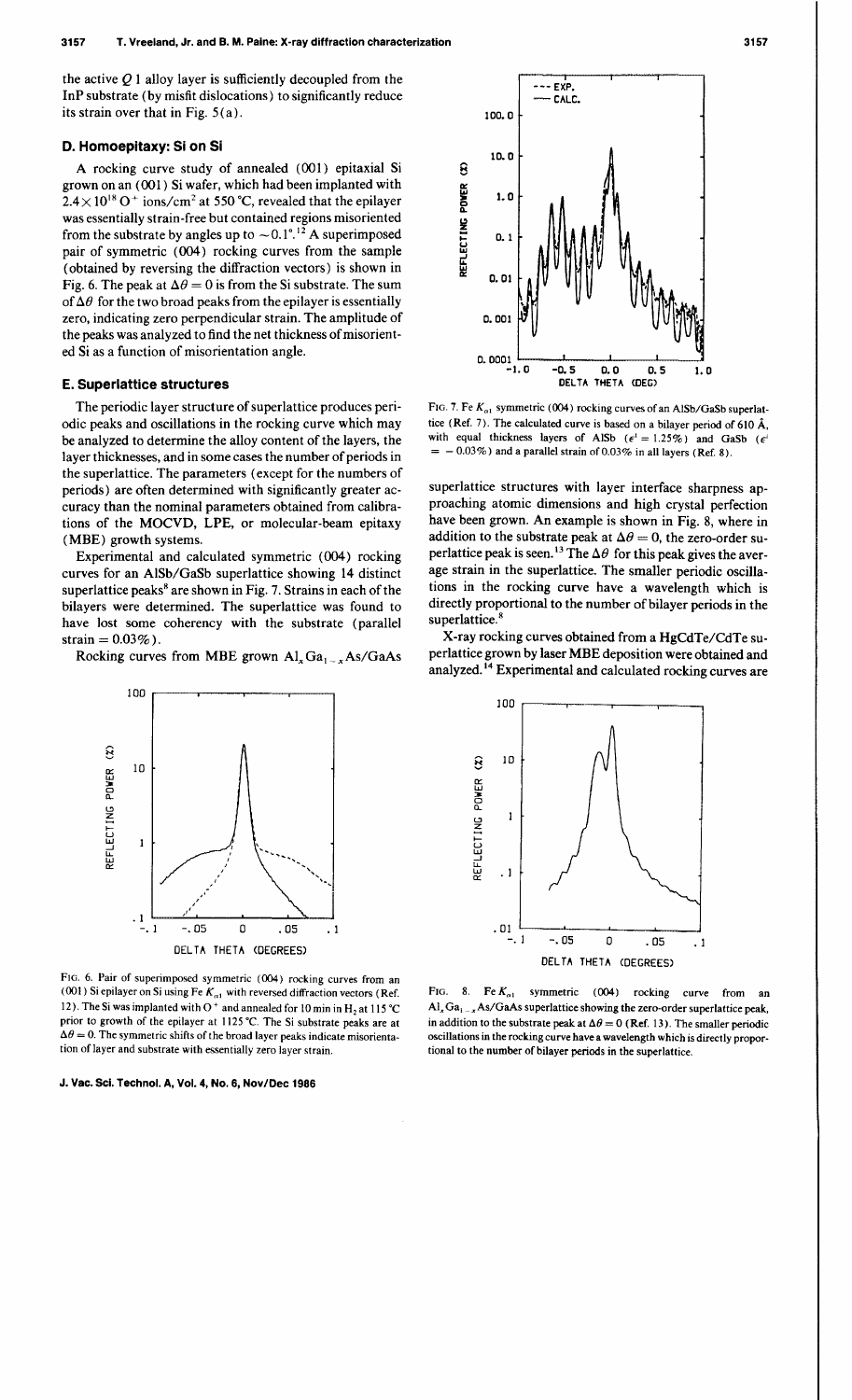

FIG. 9. Fe  $K_{a1}$  symmetric (004) rocking curves of a HgTe/CdTe superlattice (Ref. 14) (a) with abrupt interfaces between layers, (b) with a strained region above the CdTe substrate and a 10% variation in thicknesses of the HgTe and CdTe layers. The numbers refer to the order of the superlattice peaks.

shown in Fig. 9. The calculated curve for a 14 period structure with abrupt interfaces is shown in Fig. 9(a), while the better fit in Fig. 9(b) is obtained with a calculation which assumed a narrow strained region above the CdTe substrate, and 10% variations in the thickness of the HgTe and CdTe layers (or intermixed regions between layers on the order of 10% of the layer thicknesses).

#### **F.lon** implanted crystals

Strain can be induced in single crystals by ion implantation. Profiles of strain with depth have been measured for  $Si<sub>1</sub><sup>15,16</sup>$  magnetic garnet,  $^{17}$  and GaAs.<sup>5,18-21</sup>

Figure lO(a) shows experimental and calculated rocking curves for GaAs after an implantation of 300 keV  $Si<sup>+</sup>$  ions to a dose of  $1 \times 10^{13}$  ions/cm<sup>2</sup>. The solid calculated curve was obtained for the layer approximation to a continuous strain distribution shown by the stepped curve in Fig. lO(b). The continuous curve in Fig.  $10(b)$  is the profile of energy per unit depth deposited in nuclear collisions, denoted by  $F<sub>p</sub>$ (calculated with a Monte Carlo simulation). The very close correspondence of the two curves is strong evidence that the ion-induced strain is directly related to atomic displacements caused by nuclear collisions.<sup>20</sup>

Rocking curves for GaAs after implantation of 15 MeV  $Cl^{+4}$  ions to a dose of  $5 \times 10^{15}$ /cm<sup>2</sup> are shown in Fig.  $11(a)$ .<sup>18</sup> The strain (solid) and damage (dashed) profiles which gave the calculated curve are shown in Fig. 11(b). The damage was modeled as a spherically symmetric Gaussian displacement of atoms from normal lattice sites, with the standard deviation plotted in Fig. 11 (b). Here, because of the greater penetration of the ions, a thick damage layer is formed, and the dynamical model was used for analysis. The large strain peak in Fig. 11 (a) indicates that the strained





FIG. 10. (a) Experimental and calculated Fe  $K_{\alpha 1}$  (004) rocking curves for GaAs after an implantation of 300 keV Si<sup>+</sup> to a dose of  $1 \times 10^{13}$  ions/cm<sup>2</sup>. The calculated curve was obtained using the perpendicular x-ray strain vs depth profile shown in (b). The calculated ion energy per angstrom lost to nuclear collisions vs depth is also plotted in (b) (Ref. 20).

layer is thick and has relatively constant strain with depth. The substrate peak is weak because of absorption in the thick damaged layer. An amorphous layer is formed beneath the thick strained layer (damage  $\sim$  0.44 Å). Rocking curve studies of strain saturation effects and the role of nuclear and electronic collisions are given in Refs. 18, 20, and 21, and thermal annealing of strain in GaAs and GaP was treated in Ref. 19.

X-ray rocking curves were utilized in a study of  $Si<sup>+</sup>$  ion implantation into an AlGaAs/GaAs superlattice.<sup>22</sup> The implantation significantly altered the average strain in the superlattice as well as the difference between the strains in the alternating layers. It was demonstrated that the implantation strains are removed by a 1-h anneal at 420 °C. The rocking curve of the annealed sample is essentially the same as the rocking curve obtained from the as-grown superlattice, indicating that intermixing of the layers was negligible.